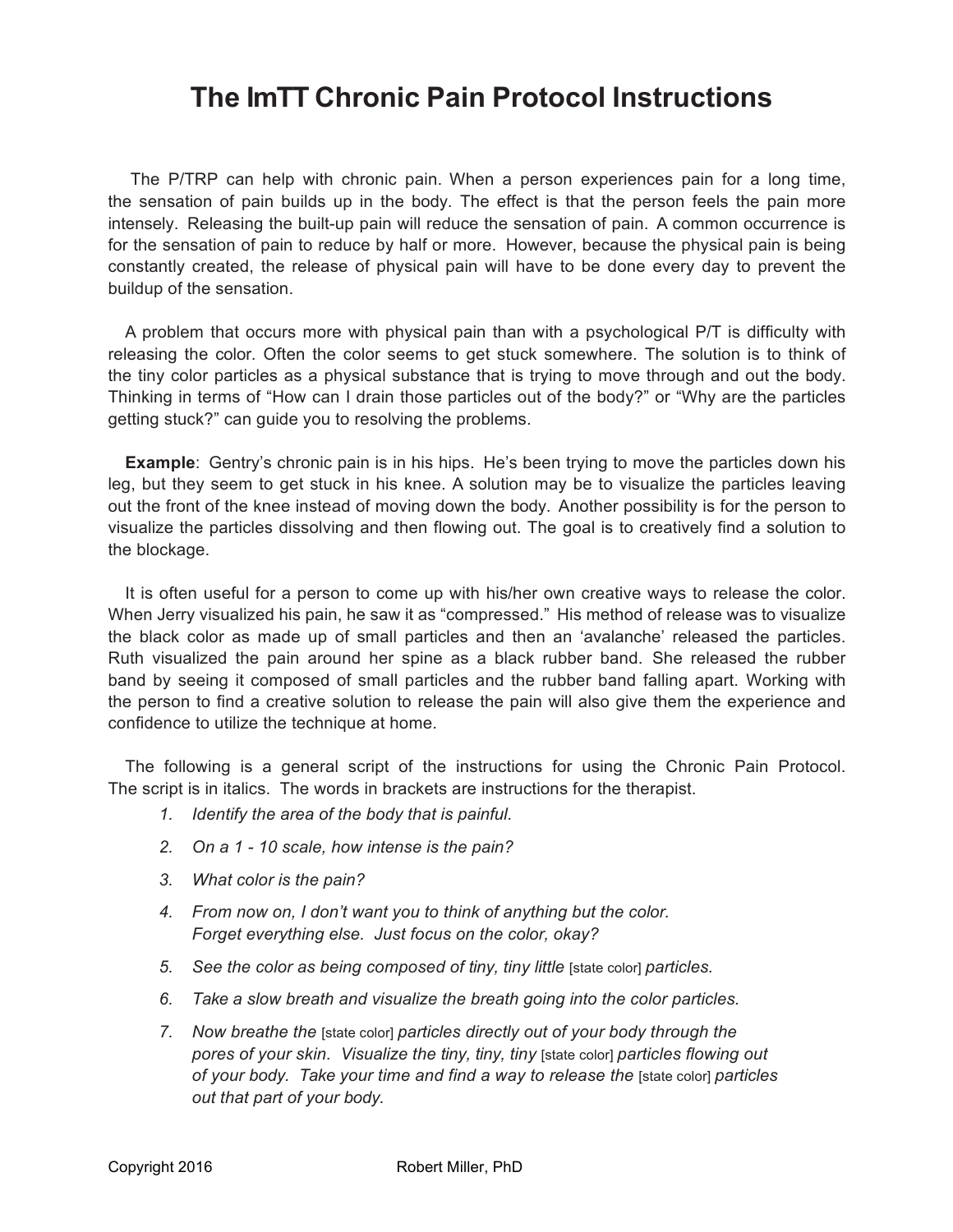- *8.* [At this point, have the client release the color particles from whatever exit point is closest to the pain. If the pain is in the shoulder, begin by releasing by the particles from the hand. Then release the particles from the elbow down to the arm. This pattern of release clears the path for releasing the color particles from the painful part of the body. Use this same pattern if the pain is located in the hip; begin releasing with the foot and work up the leg.]
- *9. Now we are going to release the* [state color] *particles from the closest easy exit point. We are going to start at that exit point so that we can clear the channels; otherwise, some of the particles might get stuck. So breathe into your* [name the exit point; e.g., foot] *and see the tiny* [state color] *particles flow out your* [name the exit point.]
- *10. Breathe into your* [name a part of the body further from the exit point] *and visualize the* [state color] *particles flowing down your* [name limb; e.g., leg].
- *11.* [Continue with step10 until you reach the area of pain.]
- *12.* [After releasing the color particles from the specific area where the pain is experienced, release the color particles from the other parts of the body.]
- *13. As the sensation of pain often builds up in other parts of the body, we are going to release these particles from other parts of your body.*
- *14. Breathe into the middle of your brain and release the tiny* [state color] *particles out the middle of your forehead.*
- *15. Breathe into the middle of your brain and release the tiny* [state color] *particles out your eyes.*
- *16. Breathe into your chest and release the tiny* [state color] *particles down your arms and out the palms of your hands.*
- *17. See your spine as being composed of guitar strings that go from the bottom of your spine to the top of your head. Breathe into the guitar strings and as you breathe out, release the tension on the guitar strings and see the* [state color] *particles radiate out in all directions as you release the tension on the lower guitar strings…* [pause] *middle guitar strings…*[pause] *and upper guitar strings.*
- *18. Breathe into your abdomen and release the tiny* [state color] *particles out your navel area.*
- *19. Breathe into your abdomen and release the tiny* [state color] *particles down your legs and out the bottoms of your feet.*
- *20. See a spot 6 inches below your feet, between your feet…breathe into that spot… and see the tiny* [state color] *particles drain down your body, go through the spot, and be absorbed into the earth…see the tiny* [state color] *particles drain down your body, go through that spot, and be absorbed…absorbed…absorbed into the earth.*
- *21. Breathe into your heart...breathe into your heart and release the tiny, tiny* [state color] *particles out your heart...releasing the tiny* [state color] *particles out of your heart.*
- *22. Breathe into the right side of your brain...breathe into the right side of your brain and release the tiny, tiny* [state color] *particles out the right side of your brain... releasing the tiny* [state color] *particles out the right side of your brain.*